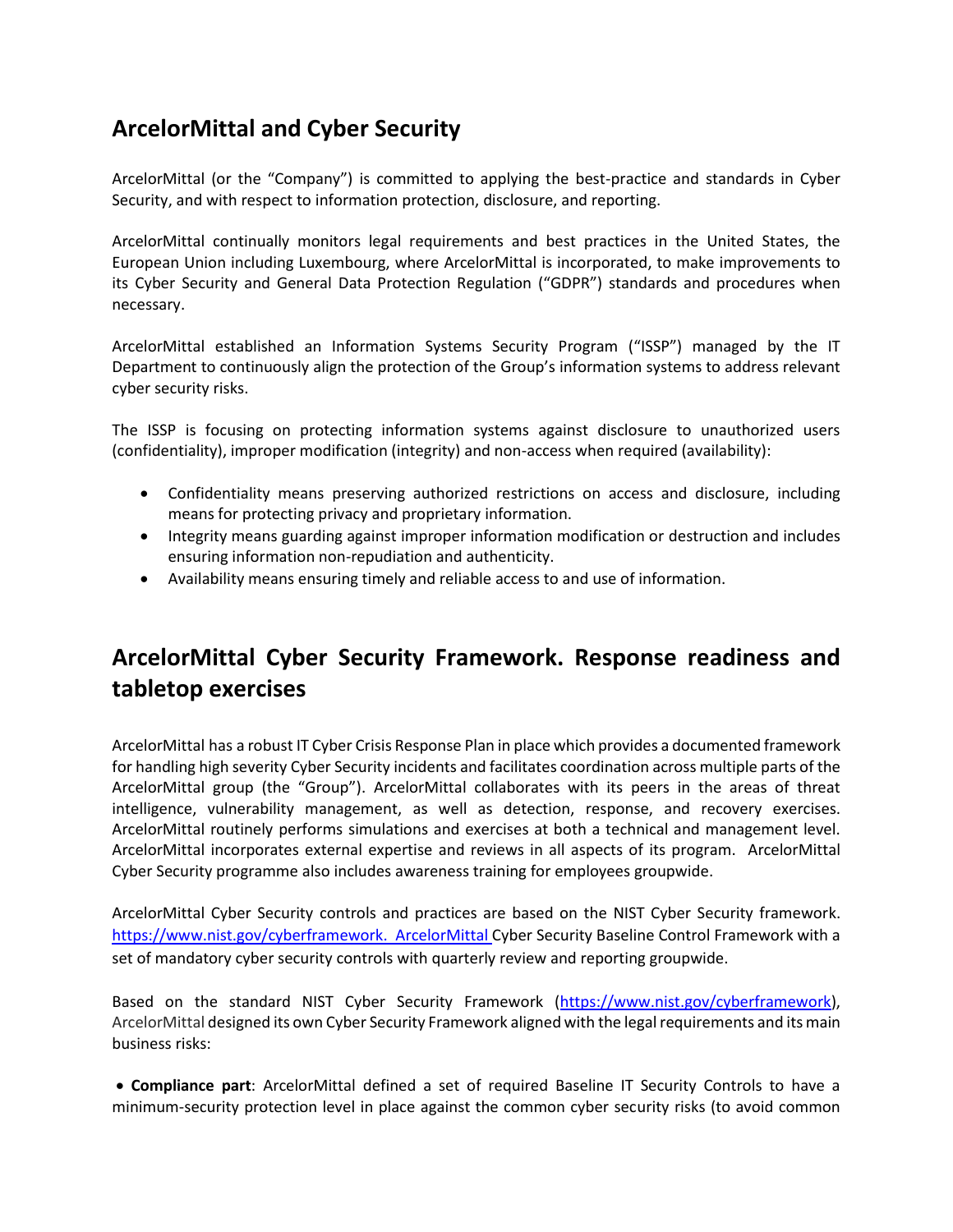Confidentiality, Integrity and Availability issues), and to support the compliance to our global legal requirements (foundation for Sarbanes-Oxley Act or "SOX" and GDPR requirements).

ArcelorMittal's Baseline IT Security Controls consist of the basic security controls that all units of the Company must embed in their IT solutions and services. ArcelorMittal sites that do not comply with the requirements of the Baseline IT Security framework will not be allowed to connect / stay connected to the ArcelorMittal global network. The ArcelorMittal Data Protection Procedure on implementing the requirements of the GDPR reference our Baseline IT Security Controls, which makes compliance to these baseline security controls a legal obligation. Compliance with the Baseline IT Security Controls is assessed on a yearly basis. The Baseline IT Security Controls are reviewed and updated regularly (on an as-needed basis), to make sure they continue to address the most important Cyber Security threats

The evolution of the required Baseline IT Security Controls is guided by the objective of putting in place an effective minimum information security standard across the Group, while considering the efficiency of delivery of business applications and IT services. The Baseline IT Security Controls rely on the principle that all data and applications have an assigned owner who decides on who can access the applicable application. Because this decision is a business decision, the owner should be from business and possess a good knowledge of business processes and the data.

• **Risk Based Approach**: Selection of internal and external best practices proposed to improve our maturity level against our main business risks:

- **espionage** (Confidentiality risk: disclosure of our trade secrets, intellectual properties, or any other sensitive information assets) and
- sabotage (Availability risk: inability of our production tools to work as expected). Beyond the commonly required Baseline IT Security Controls, each ArcelorMittal entity (site, unit, segment…)

may need additional cyber security measures to achieve an acceptable protection level adapted to their own context.

#### **Management reporting structure and frequency**

The Audit & Risk Committee is responsible for overseeing cybersecurity risk, information security, and technology risk, as well as management's actions to identify, assess, mitigate, and remediate material issues. The Audit & Risk Committee receives regular quarterly reports from the Chief Information Security Officer and the Chief Cybersecurity Risk Officer on the Company's cybersecurity risk profile and enterprise cybersecurity program and meets with the Chief Information Security Officer at least quarterly. The Audit & Risk Committee annually reviews and recommends the Company's information security policy and information security program to the ArcelorMittal Board of Directors (the "Board") for approval. At least annually, the Board reviews and discusses the Company's technology strategy with the Chief Information Officer and approves the Company's technology strategic plan.

#### **The key ArcelorMittal cybersecurity oversight responsibilities**

- Oversee ArcelorMittal's cybersecurity plan, business continuity program, information protection management strategy and related risks to all these areas.
- Review ArcelorMittal's cyber insurance policies to ensure appropriate coverage.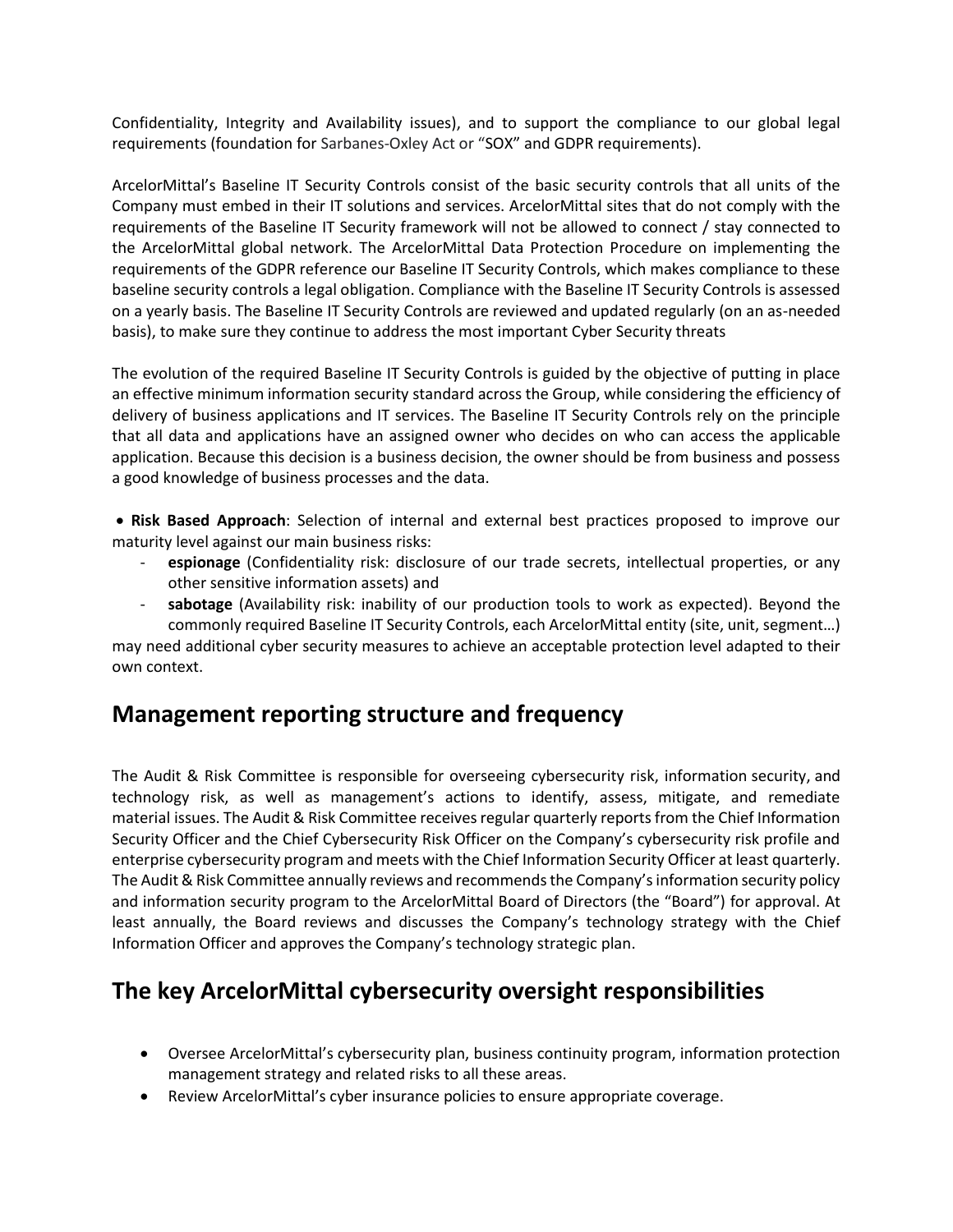• Review ArcelorMittal's development and training plan for critical IT staff as well as succession planning.

## **Cyber Security Maturity Self Assessments and Audits**

Internal and external benchmarking is an important aspect to self-reflect on our deployed Cyber Security measures and keeping it at a good maturity level. Self-assessments and independent 3rd party audits are performed on a regular basis to benchmark (Internal & External) our Cyber Security Maturity Level for segments and for the Group.

These self-assessments and independent 3rd party audits include IT (Information Technology) and OT (Operations Technology), are launched and led by the Group CISO office and coordinated by segment Security Officers for their specific segments.

As a 3rd party auditor, we use the services of Ernst and Young ("E&Y"), I-Tracing and PricewaterhouseCoopers ("PWC). Segment Security Officers communicate segment results to the applicable segment management committees. The combined results of the Audit/Self Assessments are reported to the Group Management Committee and the Audit & Risk Committee by the Group CISO Office which are 100 % independent.

#### **Project management**

ArcelorMittal IT Security Risks and Compliance Requirements, including processing of personal data, which is GDPR compliant, are part of project's specification from the start to avoid issues and unnecessary expenses afterwards. All new IT projects are shared with the concerned IT Compliance & Security officer, and Data Protection correspondent as well, who in turn advises project teams whether they need to be considered as significant for IT Security in general and SOX compliance, and which security controls need to be implemented. To ensure GDPR compliance, all IT projects or systems involving Personal Data process are designed with the highest possible privacy protection so that by default Personal Data is not made accessible to an indefinite number of persons within or beyond ArcelorMittal. This includes, but is not limited to, ensuring that only the data necessary is processed, data storage periods are kept at a minimum, and the accessibility to the Personal Data is limited. In addition, for all new IT projects, technical and organisational measures are put in place in such a way to safeguard privacy and data protection principles at the earliest stages of the design of the processing operations.

#### **End-user awareness**

The implementation of an Information Systems Security Program does not mean that all responsibility for securing data rests with the IT departments. It is up to each segment/unit leadership to build and organize, in close coordination with the Group CISO Office, the awareness of their end-users. Security awareness and data privacy training are mandatory upon joining the Group and are repeated at least annually thereafter. Information security awareness messages are disseminated on a regular basis or on a need to know basis, for instance, in relation to cyberattacks.